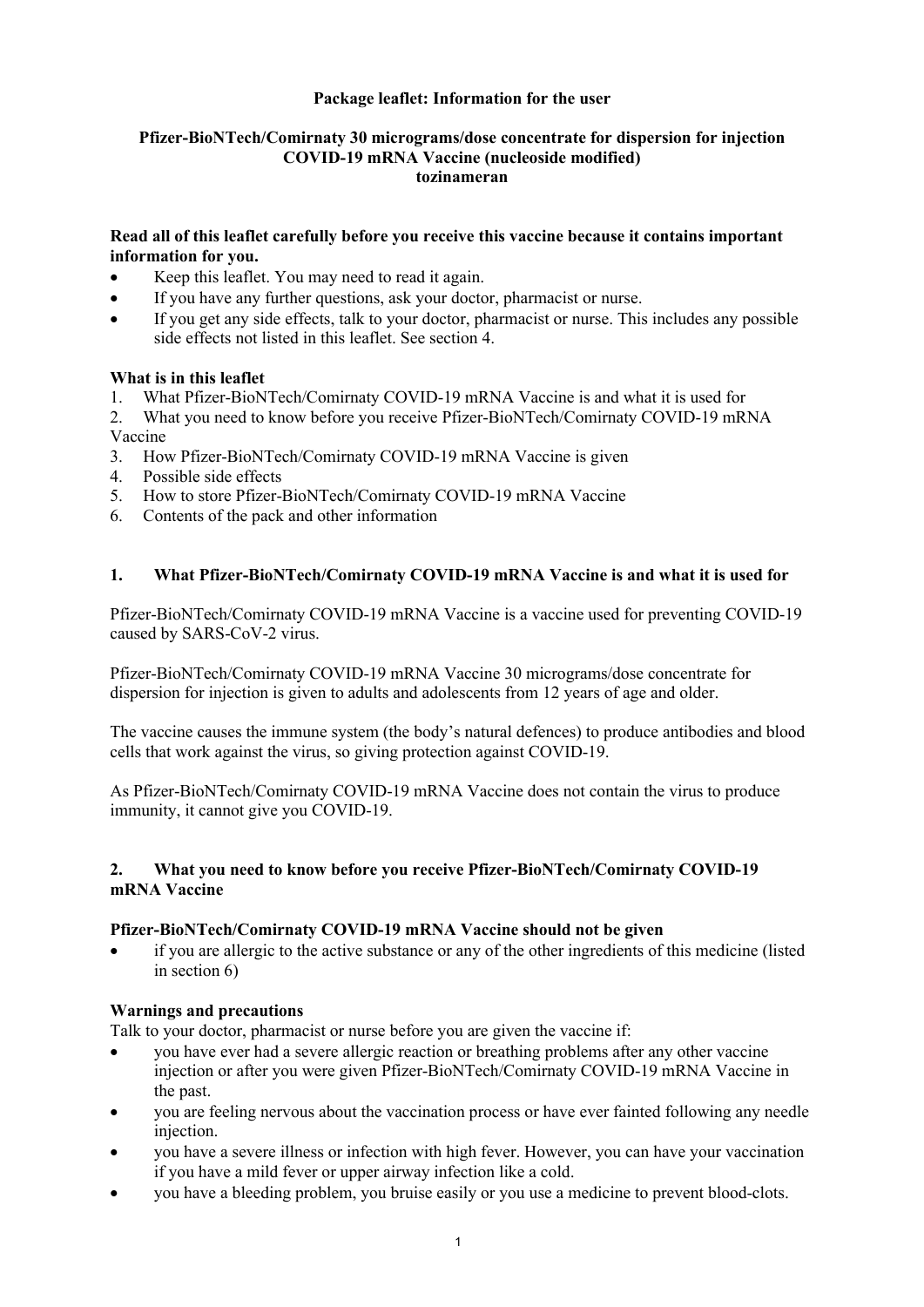you have a weakened immune system, because of a disease such as HIV infection or a medicine such as corticosteroid that affects your immune system

There is an increased risk of myocarditis (inflammation of the heart muscle) and pericarditis (inflammation of the lining outside the heart) after vaccination with Pfizer-BioNTech/Comirnaty COVID-19 mRNA Vaccine (see section 4). These conditions can develop within just a few days after vaccination and have primarily occurred within 14 days. They have been observed more often after the second vaccination, and more often in younger males. Following vaccination, you should be alert to signs of myocarditis and pericarditis, such as breathlessness, palpitations and chest pain, and seek immediate medical attention should these occur.

As with any vaccine, Pfizer-BioNTech/Comirnaty COVID-19 mRNA Vaccine may not fully protect all those who receive it and it is not known how long you will be protected.

You may receive a third dose of Pfizer-BioNTech/Comirnaty COVID-19 mRNA Vaccine. The efficacy of Comirnaty, even after a third dose, may be lower in people who are immunocompromised. In these cases, you should continue to maintain physical precautions to help prevent COVID-19. In addition, your close contacts should be vaccinated as appropriate. Discuss appropriate individual recommendations with your doctor.

#### **Children**

Pfizer-BioNTech/Comirnaty COVID-19 mRNA Vaccine 30 micrograms/dose concentrate for dispersion for injection is not recommended for children aged under 12 years.

There is a paediatric presentation available for children 5 to 11 years of age. For details, please refer to the Package Leaflet for Comirnaty 10 micrograms/dose concentrate for dispersion for injection.

#### **Other medicines and Pfizer-BioNTech/Comirnaty COVID-19 mRNA Vaccine**

Tell your doctor or pharmacist if you are using, have recently used or might use any other medicines or have recently received any other vaccine.

#### **Pregnancy and breast-feeding**

If you are pregnant or think you may be pregnant, tell your doctor, nurse or pharmacist before you receive this vaccine.

Comirnaty can be used during pregnancy. A large amount of information from pregnant women vaccinated with Comirnaty during the second and third trimester have not shown negative effects on the pregnancy or the newborn baby. While information on effects on pregnancy or the newborn baby after vaccination during the first trimester is limited, no change to the risk for miscarriage has been seen.

Comirnaty can be given during breast-feeding.

#### **Driving and using machines**

Some of the effects of vaccination mentioned in section 4 (Possible side effects) may temporarily affect your ability to drive or use machines. Wait until these effects have worn off before you drive or use machines.

#### **Pfizer-BioNTech/Comirnaty COVID-19 mRNA Vaccine contains potassium and sodium**

This vaccine contains less than 1 mmol potassium (39 mg) per dose, that is to say essentially 'potassium-free'.

This vaccine contains less than 1 mmol sodium (23 mg) per dose, that is to say essentially 'sodium-free'.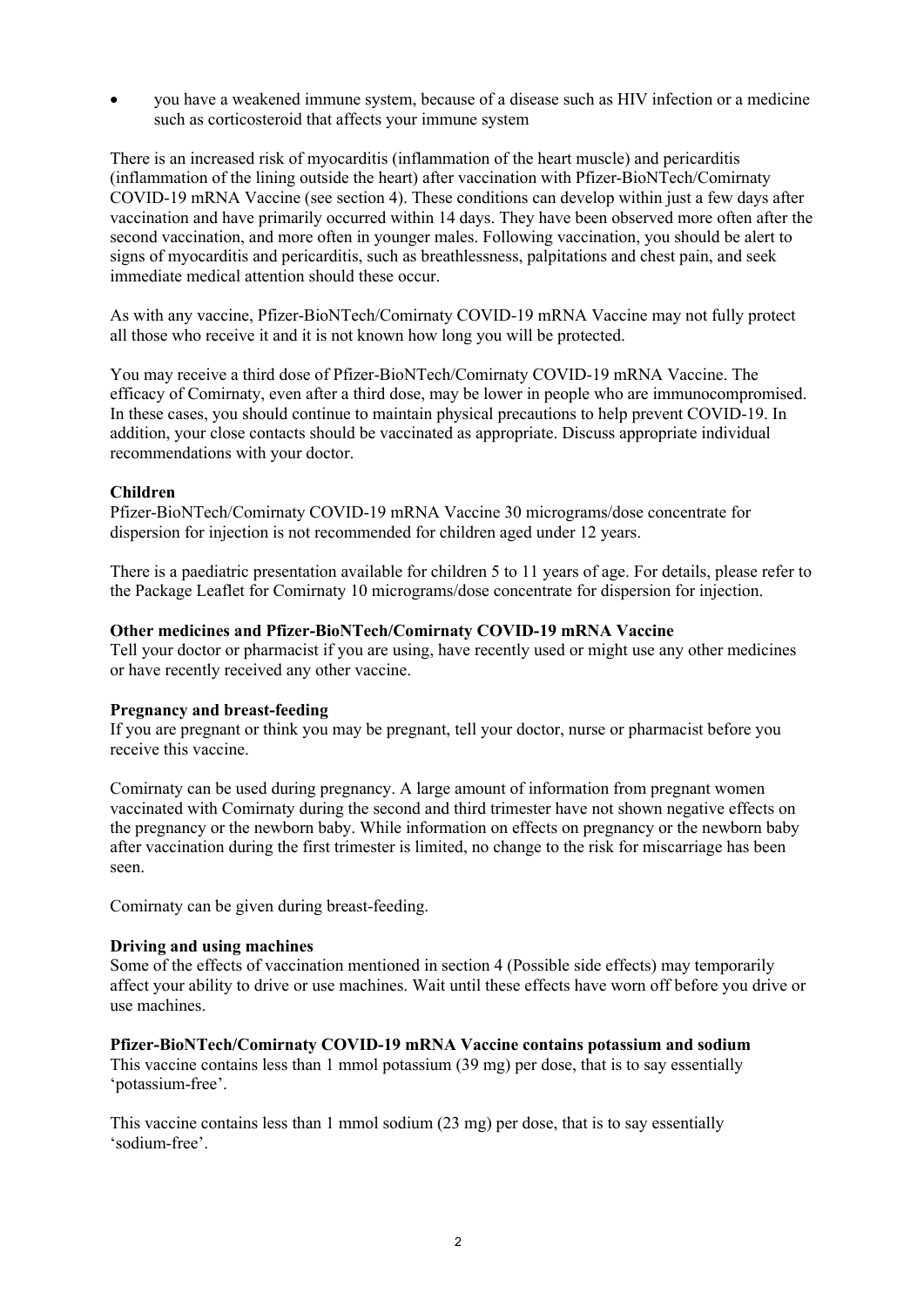## **3. How Pfizer-BioNTech/Comirnaty COVID-19 mRNA Vaccine is given**

Pfizer-BioNTech/Comirnaty COVID-19 mRNA Vaccine is given after dilution as an injection of 0.3 mL into a muscle of your upper arm.

You will receive 2 injections.

It is recommended to receive the second dose of the same vaccine 3 weeks after the first dose to complete the vaccination course.

If you are immunocompromised, you may receive a third dose of Comirnaty at least 28 days after the second dose.

A booster dose of Pfizer-BioNTech/Comirnaty COVID-19 mRNA Vaccine may be given at least 6 months after the second dose in individuals 12 years of age and older.

If you have any further questions on the use of Pfizer-BioNTech/Comirnaty COVID-19 mRNA Vaccine, ask your doctor, pharmacist or nurse.

## **4. Possible side effects**

Like all vaccines, Pfizer-BioNTech/Comirnaty COVID-19 mRNA Vaccine can cause side effects, although not everybody gets them.

**Very common side effects:** may affect more than 1 in 10 people

- injection site: pain, swelling
- tiredness
- headache
- muscle pain
- chills
- joint pain
- diarrhoea
- fever

Some of these side effects were slightly more frequent in adolescents 12 to 15 years than in adults.

**Common side effects:** may affect up to 1 in 10 people

- injection site redness
- nausea
- vomiting

**Uncommon side effects:** may affect up to 1 in 100 people

- enlarged lymph nodes (more frequently observed after the booster dose)
- feeling unwell
- arm pain
- insomnia
- injection site itching
- allergic reactions such as rash or itching
- feeling weak or lack of energy/sleepy
- decreased appetite
- excessive sweating
- night sweats

**Rare side effects:** may affect up to 1 in 1,000 people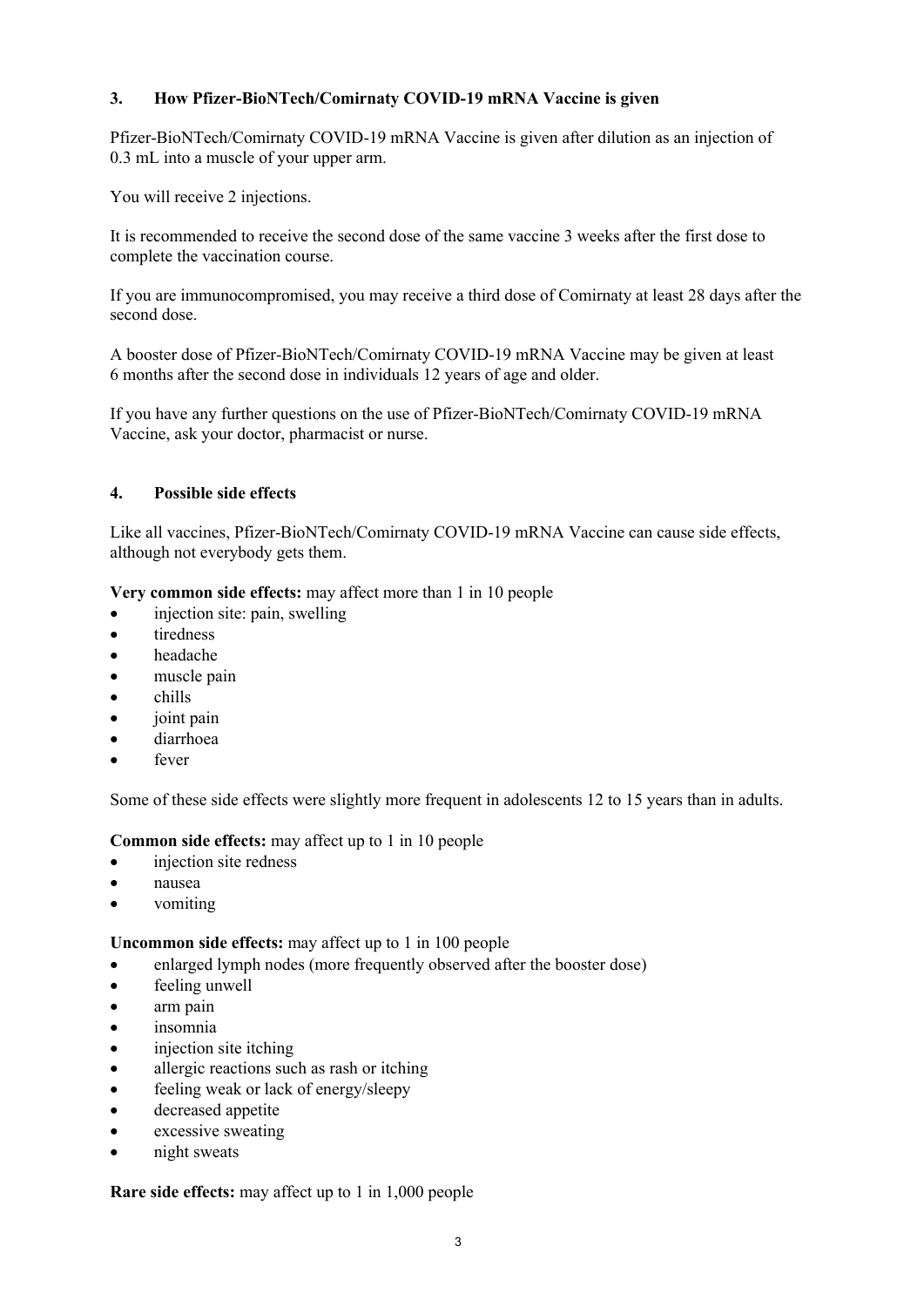- temporary one sided facial drooping
- allergic reactions such as hives or swelling of the face

**Very rare side effects:** may affect up to 1 in 10,000 people

 inflammation of the heart muscle (myocarditis) or inflammation of the lining outside the heart (pericarditis) which can result in breathlessness, palpitations or chest pain

**Not known** (cannot be estimated from the available data)

- severe allergic reaction
- extensive swelling of the vaccinated limb
- swelling of the face (swelling of the face may occur in patients who have had facial dermatological fillers)
- a skin reaction that causes red spots or patches on the skin, that may look like a target or "bulls-eye" with a dark red centre surrounded by paler red rings (erythema multiforme)
- unusual feeling in the skin, such as tingling or a crawling feeling (paraesthesia)
- decreased feeling or sensitivity, especially in the skin (hypoaesthesia)

## **Reporting of side effects**

If you get any side effects, talk to your doctor, pharmacist or nurse. This includes any possible side effects not listed in this leaflet. You can also report side effects directly to FDA Philippines via online reporting through the FDA Philippines website at<https://www.fda.gov.ph/pharmacovigilance/> and include batch/lot number if available. By reporting side effects, you can help provide more information on the safety of this medicine.

In addition, you can report side effects to Pfizer, Inc. at the contact information provided below.

| <b>Reporting Link dedicated for</b><br><b>Pfizer-BioNTech/Comirnaty</b><br><b>COVID-19 mRNA Vaccine</b> | <b>Alternate reporting via</b><br>email and fax                                                   | <b>Contact numbers</b>                                           |
|---------------------------------------------------------------------------------------------------------|---------------------------------------------------------------------------------------------------|------------------------------------------------------------------|
| https://www.pfizersafetyreporting.com/<br>$\#/en$                                                       | Email:<br>PHL.AEReporting@pfizer.<br>com<br>$\boldsymbol{Fax:}$<br>1 800 1110 1520<br>(Toll Free) | $+639178108146$<br>$+63284519288$<br>$+63$ 2 8415 9200 ext 19288 |

## **5. How to store Pfizer-BioNTech/Comirnaty COVID-19 mRNA Vaccine**

Keep this medicine out of the sight and reach of children.

The following information about storage, expiry and use and handling is intended for healthcare professionals.

Do not use this medicine after the expiry date which is stated on the carton and label after EXP. The expiry date refers to the last day of that month.

Store in freezer at -90 °C to -60 °C. Unopened vials may be stored and transported at -25 °C to -15 °C for a single period of up to 2 weeks and can be returned to -90 °C to -60 °C; not exceeding the expiry date (EXP).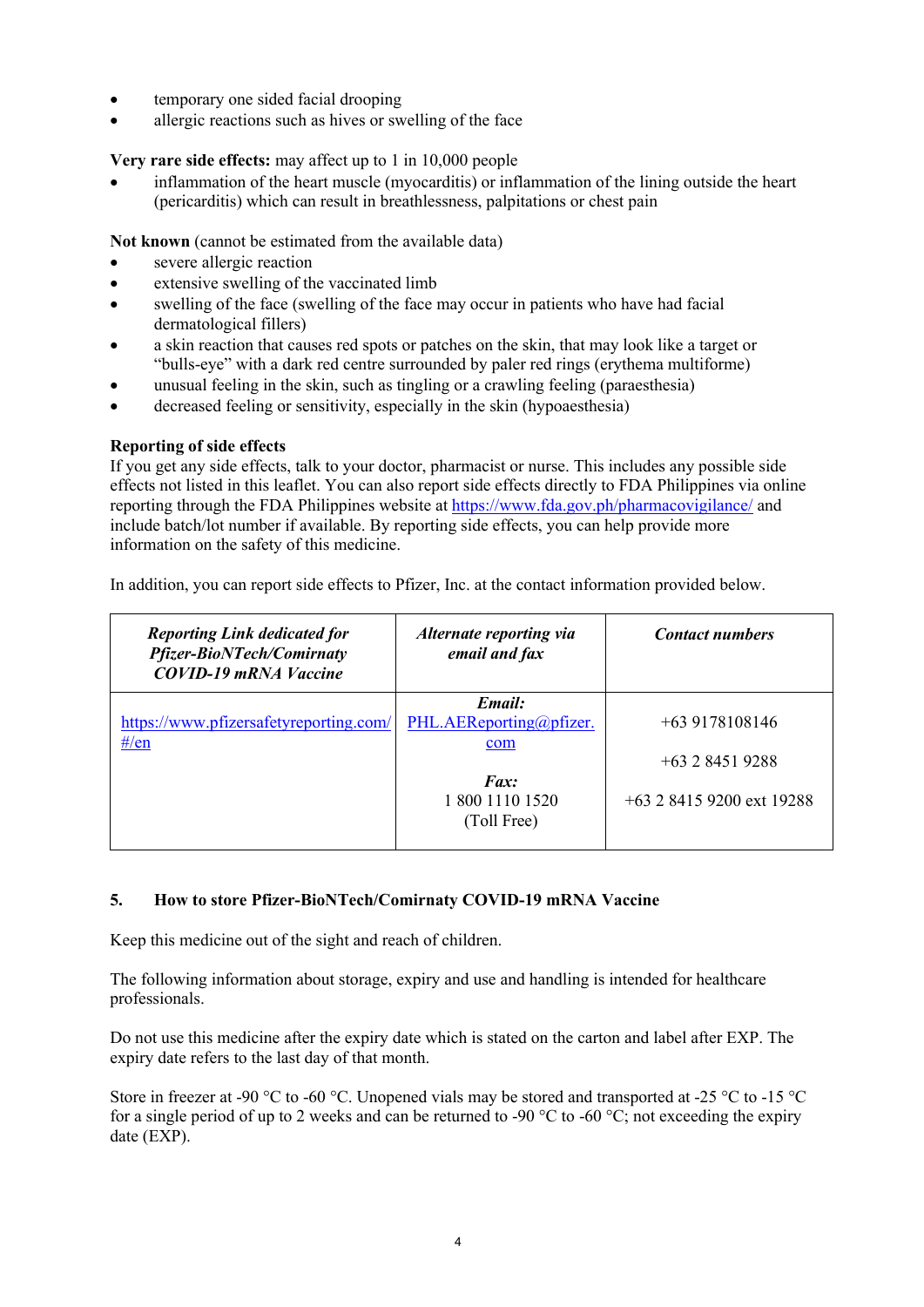Cartons with an expiry date of December 2021 to March 2022 printed on the label may remain in use for 6 months beyond the printed date (to reflect combined 9- and 12-months shelf-life extension), as long as approved storage conditions between -90  $\degree$ C to -60  $\degree$ C have been maintained.

Cartons with an expiry date of June 2022 through December 2022 printed on the label may remain in use for 3 months beyond the printed date, as long as approved storage conditions between -90 °C to -60 °C have been maintained.

Updated expiry dates are shown below for Pfizer-BioNTech/Comirnaty COVID-19 mRNA Vaccine 30 micrograms/dose concentrate for dispersion for injection, Purple cap.

| Approved Shelf Life                                                                                       | Printed Expiry Date |               | <b>Updated Expiry Date</b>     |  |  |
|-----------------------------------------------------------------------------------------------------------|---------------------|---------------|--------------------------------|--|--|
| at Manufacturing                                                                                          |                     |               |                                |  |  |
| 6 Months                                                                                                  | December 2021       | $\rightarrow$ | June 2022 <sup>a</sup>         |  |  |
| 6 Months                                                                                                  | January 2022        | $\rightarrow$ | July 2022 <sup>a</sup>         |  |  |
| 6 Months                                                                                                  | February 2022       | $\rightarrow$ | August 2022 <sup>a</sup>       |  |  |
| 6 Months                                                                                                  | March 2022          | $\rightarrow$ | September 2022 <sup>a, b</sup> |  |  |
| 9 Months                                                                                                  | June 2022           | $\rightarrow$ | September 2022 <sup>b</sup>    |  |  |
| 9 Months                                                                                                  | <b>July 2022</b>    | $\rightarrow$ | October 2022                   |  |  |
| 9 Months                                                                                                  | August 2022         | $\rightarrow$ | November 2022                  |  |  |
| 9 Months                                                                                                  | September 2022      | $\rightarrow$ | December 2022                  |  |  |
| 9 Months                                                                                                  | October 2022        | $\rightarrow$ | January 2023                   |  |  |
| 9 Months                                                                                                  | November 2022       | $\rightarrow$ | February 2023                  |  |  |
| 9 Months                                                                                                  | December 2022       | →             | March 2023                     |  |  |
| <sup>a</sup> - Expiry date update combining 9- and 12-months shelf-life extension                         |                     |               |                                |  |  |
| $b$ - Due to implementation of the change in shelf-life from 6 to 9 months in October 2021, two different |                     |               |                                |  |  |
| expiry dates could be extended to September 2022.                                                         |                     |               |                                |  |  |

All vials with an expiry date of April 2023 and beyond will already reflect the 12 months shelf-life.

Store in the original package in order to protect from light.

When stored frozen at -90 °C to -60 °C, 195-vial packs of the vaccine can be thawed at 2 °C to 8 °C for 3 hours or individual vials can be thawed at room temperature (up to 30 °C) for 30 minutes.

*Transfers of frozen vials stored at ultra-low temperature (< -60* °*C)*

- Closed-lid vial trays containing 195 vials removed from ultra-low temperature frozen storage ( $\leq$  -60 °C) may be at temperatures up to 25 °C for up to 5 minutes.
- Open-lid vial trays, or vial trays containing less than 195 vials, removed from ultra-low temperature frozen storage ( $\leq$  -60 °C) may be at temperatures up to 25 °C for up to 3 minutes.
- After vial trays are returned to frozen storage following temperature exposure up to 25  $^{\circ}$ C, they must remain in frozen storage for at least 2 hours before they can be removed again.

*Transfers of frozen vials stored at -25 °C to -15 °C*

- Closed-lid vial trays containing 195 vials removed from frozen storage (-25 °C to -15 °C) may be at temperatures up to  $25^{\circ}$ C for up to 3 minutes.
- Open-lid vial trays, or vial trays containing less than 195 vials, removed from frozen storage  $(-25 \degree C)$  to -15 °C) may be at temperatures up to 25 °C for up to 1 minute.

Once a vial is removed from the vial tray, it should be thawed for use.

After thawing, the vaccine should be diluted and used immediately. However, in-use stability data have demonstrated that once removed from freezer, the undiluted vaccine can be stored for up to 1 month at 2 °C to 8 °C; not exceeding the expiry date (EXP). Within the 1-month shelf-life at 2 °C to 8 °C, up to 12 hours may be used for transportation. Prior to use, the unopened vaccine can be stored for up to 2 hours at temperatures up to 30 °C.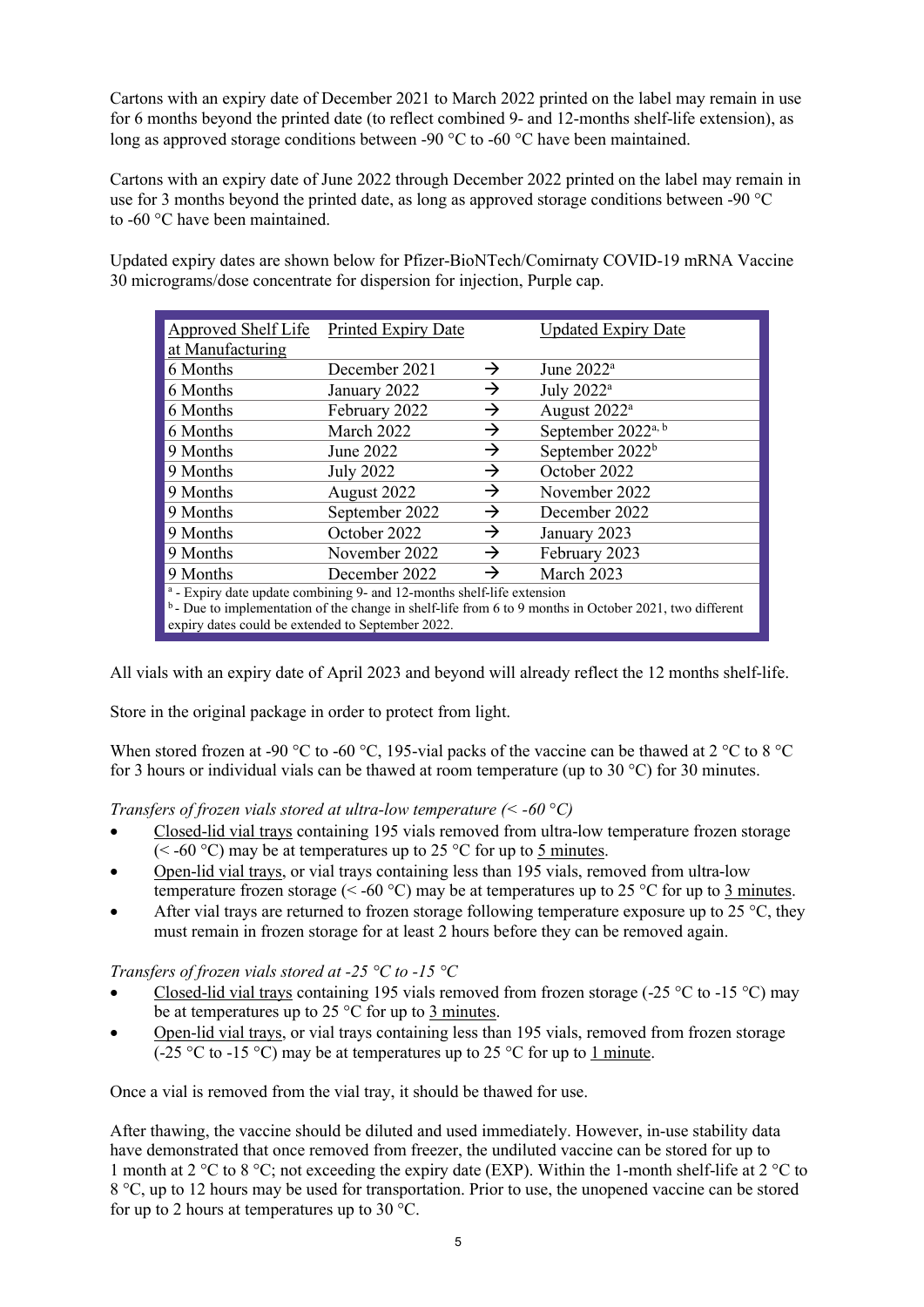Thawed vials can be handled in room light conditions.

After dilution, store and transport the vaccine at 2  $^{\circ}$ C to 30  $^{\circ}$ C and use within 6 hours. Discard any unused vaccine.

Once removed from the freezer and diluted, the vials should be marked with the new discard date and time. Once thawed, the vaccine cannot be re-frozen.

Do not use this vaccine if you notice particulates in the dilution or discolouration.

Do not throw away any medicines via wastewater or household waste. Ask your pharmacist how to throw away medicines you no longer use. These measures will help protect the environment.

## **6. Contents of the pack and other information**

## **What Pfizer-BioNTech/Comirnaty COVID-19 mRNA Vaccine contains**

- The active substance is COVID-19 mRNA Vaccine called tozinameran. After dilution, the vial contains 6 doses of 0.3 mL with 30 micrograms tozinameran each.
- The other ingredients are:
	- ((4-hydroxybutyl)azanediyl)bis(hexane-6,1-diyl)bis(2-hexyldecanoate) (ALC-0315)
	- 2-[(polyethylene glycol)-2000]-N,N-ditetradecylacetamide (ALC-0159)
	- 1,2-Distearoyl-sn-glycero-3-phosphocholine (DSPC)
	- cholesterol
	- potassium chloride
	- potassium dihydrogen phosphate
	- sodium chloride
	- disodium phosphate dihydrate
	- sucrose
	- water for injections
	- sodium hydroxide (for pH adjustment)
	- hydrochloric acid (for pH adjustment)

## **What Pfizer-BioNTech/Comirnaty COVID-19 mRNA Vaccine looks like and contents of the pack**

The vaccine is a white to off-white dispersion (pH: 6.9 - 7.9) provided in a multidose vial of 6 doses in a 2 mL clear vial (type I glass), with a rubber stopper and a purple flip-off plastic cap with aluminium seal.

Pack size: 195 vials



Pfizer Inc., New York, NY 10017

# **BIONTECH**

BioNTech Manufacturing GmbH An der Goldgrube 12 55131 Mainz, Germany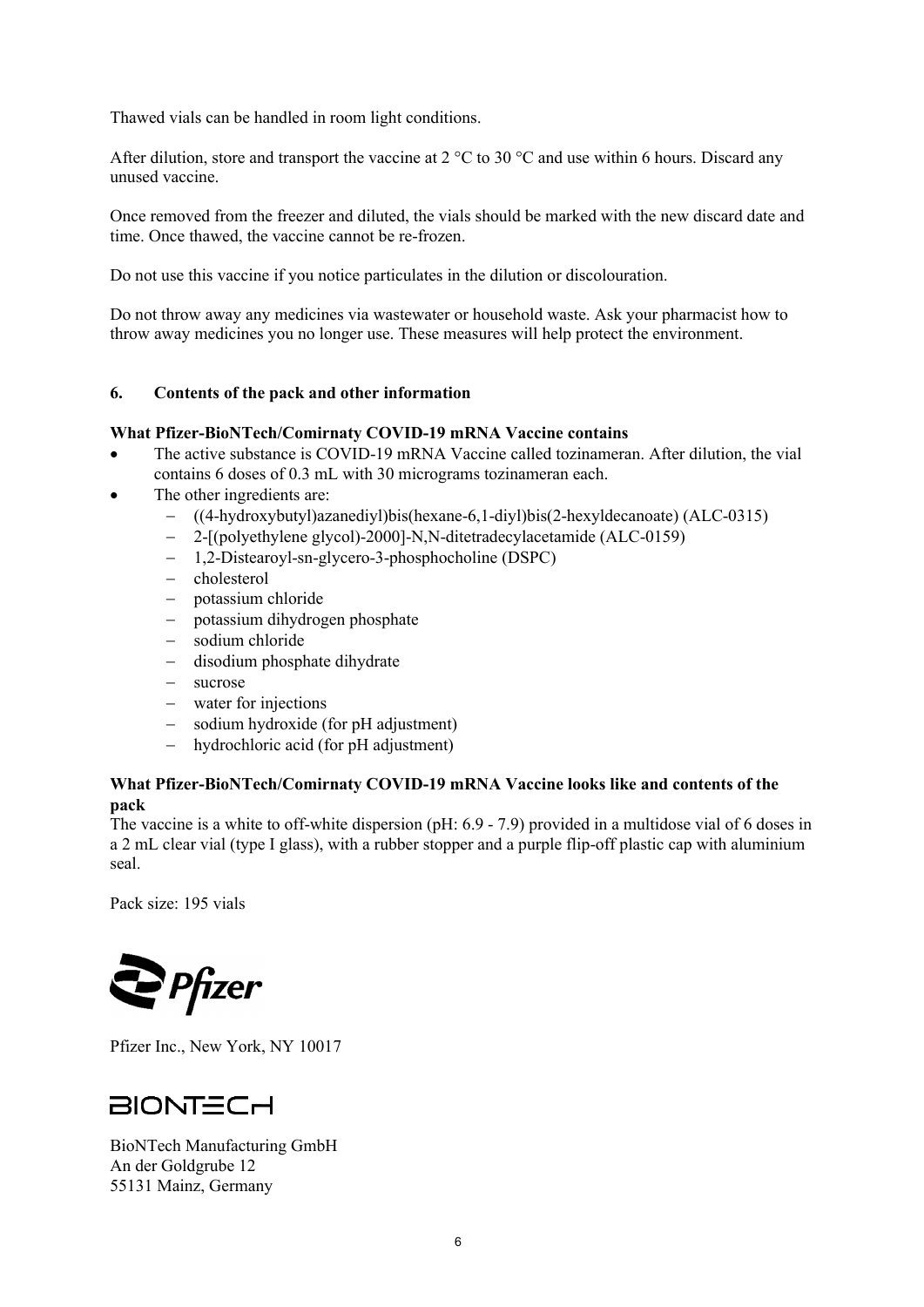For any information about this medicine, please contact the Emergency Use Authorization (EUA) Holder:

**Pfizer, Inc.** 19F - 20F, 8 Rockwell Bldg., Hidalgo Drive Rockwell Center, Poblacion, Makati City 1210 Metro Manila, Philippines *Fax number:* 1 800 1110 1520 (Toll Free) *Contact numbers:* +63 9175171575, +63 2 8451 9288, +63 2 8415 9200 ext 19288

Please submit your medical information inquiries to<https://pmiform.com/CONS/PH> or for healthcare professionals please visit [www.pfizermedicalinformation.ph.](http://www.pfizermedicalinformation.ph/)

Scan the code with a mobile device to get the latest version of the package leaflet.

For Comirnaty COVID-19 vaccine:



URL: [www.comirnatyglobal.com](http://www.comirnatyglobal.com/)

For Pfizer-BioNTech COVID-19 vaccine:



URL: [www.cvdvaccine.com](http://www.cvdvaccine.com/)

## ------------------------------------------------------------------------------------------------------------------------

## **The following information is intended for healthcare professionals only:**

Administer Pfizer-BioNTech/Comirnaty COVID-19 mRNA Vaccine intramuscularly after dilution as a primary course of 2 doses (0.3 mL each) 3 weeks apart.

A booster dose of Pfizer-BioNTech/Comirnaty COVID-19 mRNA Vaccine may be given at least 6 months after the second dose in individuals 12 years of age and older.

A third dose may be given at least 28 days after the second dose to individuals who are severely immunocompromised.

Traceability

In order to improve the traceability of biological medicinal products, the name and the batch number of the administered product should be clearly recorded.

#### **Handling instructions**

Pfizer-BioNTech/Comirnaty COVID-19 mRNA Vaccine should be prepared by a healthcare professional using aseptic technique to ensure the sterility of the prepared dispersion.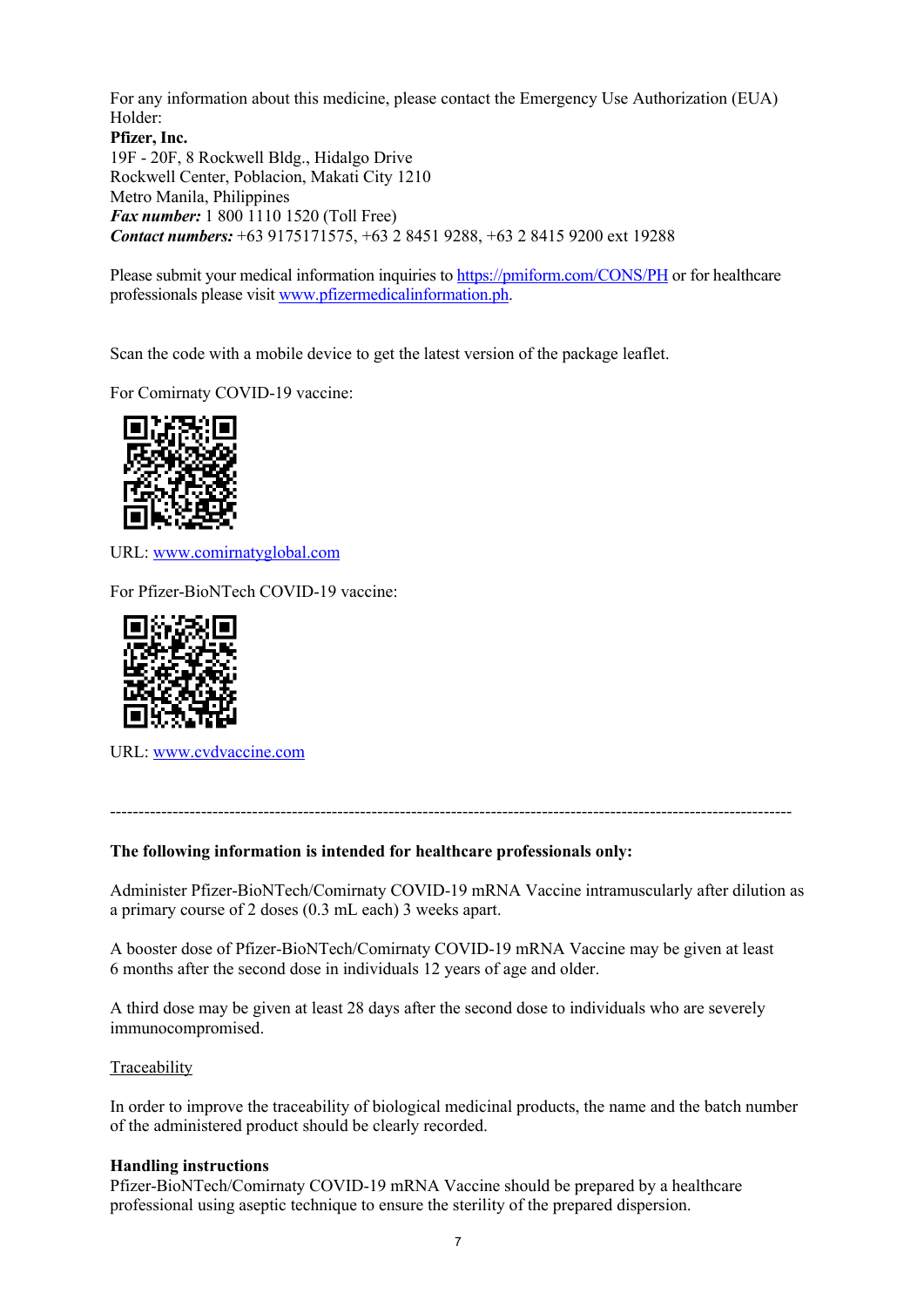## **VIAL VERIFICATION OF PFIZER-BIONTECH/COMIRNATY COVID-19 mRNA VACCINE 30 MICROGRAMS/DOSE CONCENTRATE FOR DISPERSION FOR INJECTION (12 YEARS AND OLDER)**

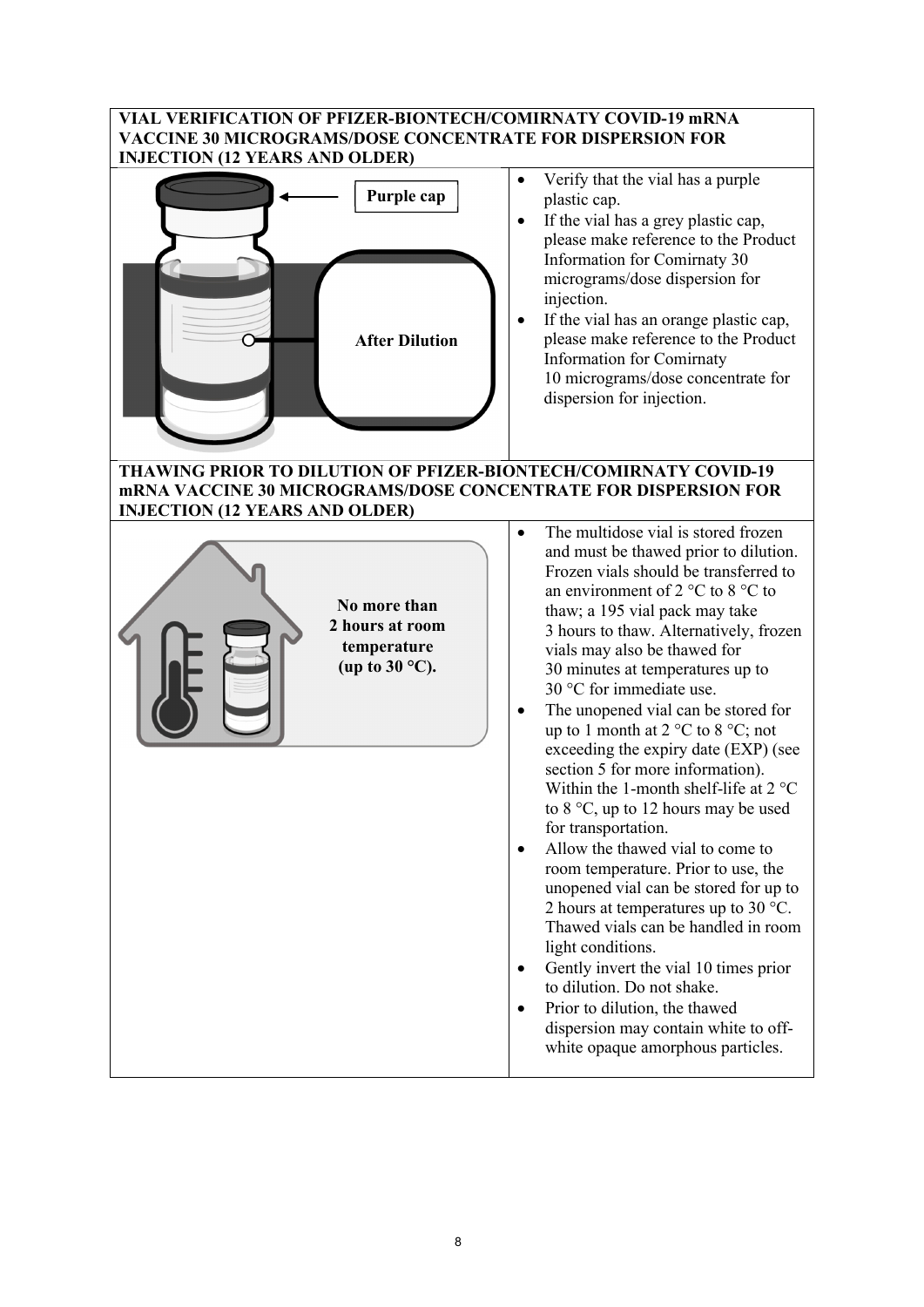## **DILUTION OF PFIZER-BIONTECH/COMIRNATY COVID-19 mRNA VACCINE 30 MICROGRAMS/DOSE CONCENTRATE FOR DISPERSION FOR INJECTION (12 YEARS AND OLDER)**

| ય′<br>1.8 mL of sodium chloride 9 mg/mL (0.9%)<br>solution for injection. | $\bullet$ | The thawed vaccine must be diluted<br>in its original vial with 1.8 mL of<br>sodium chloride 9 mg/mL (0.9%)<br>solution for injection, using a<br>21 gauge or narrower needle and<br>aseptic techniques. |
|---------------------------------------------------------------------------|-----------|----------------------------------------------------------------------------------------------------------------------------------------------------------------------------------------------------------|
| uл<br>4 l                                                                 | $\bullet$ | Equalise vial pressure before<br>removing the needle from the vial<br>stopper by withdrawing 1.8 mL air<br>into the empty diluent syringe.                                                               |
| Pull back plunger to 1.8 mL to remove air<br>from vial.                   |           |                                                                                                                                                                                                          |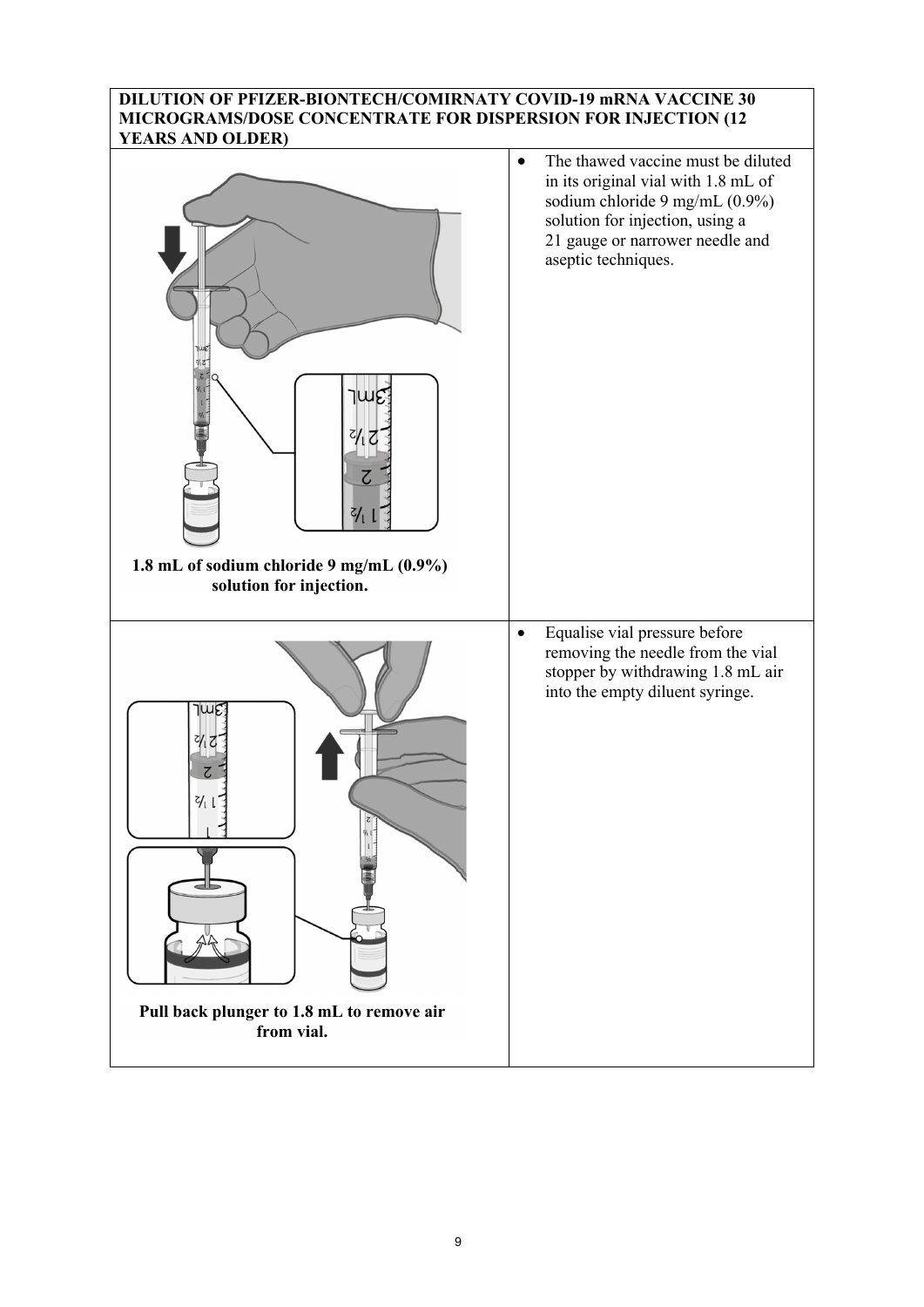